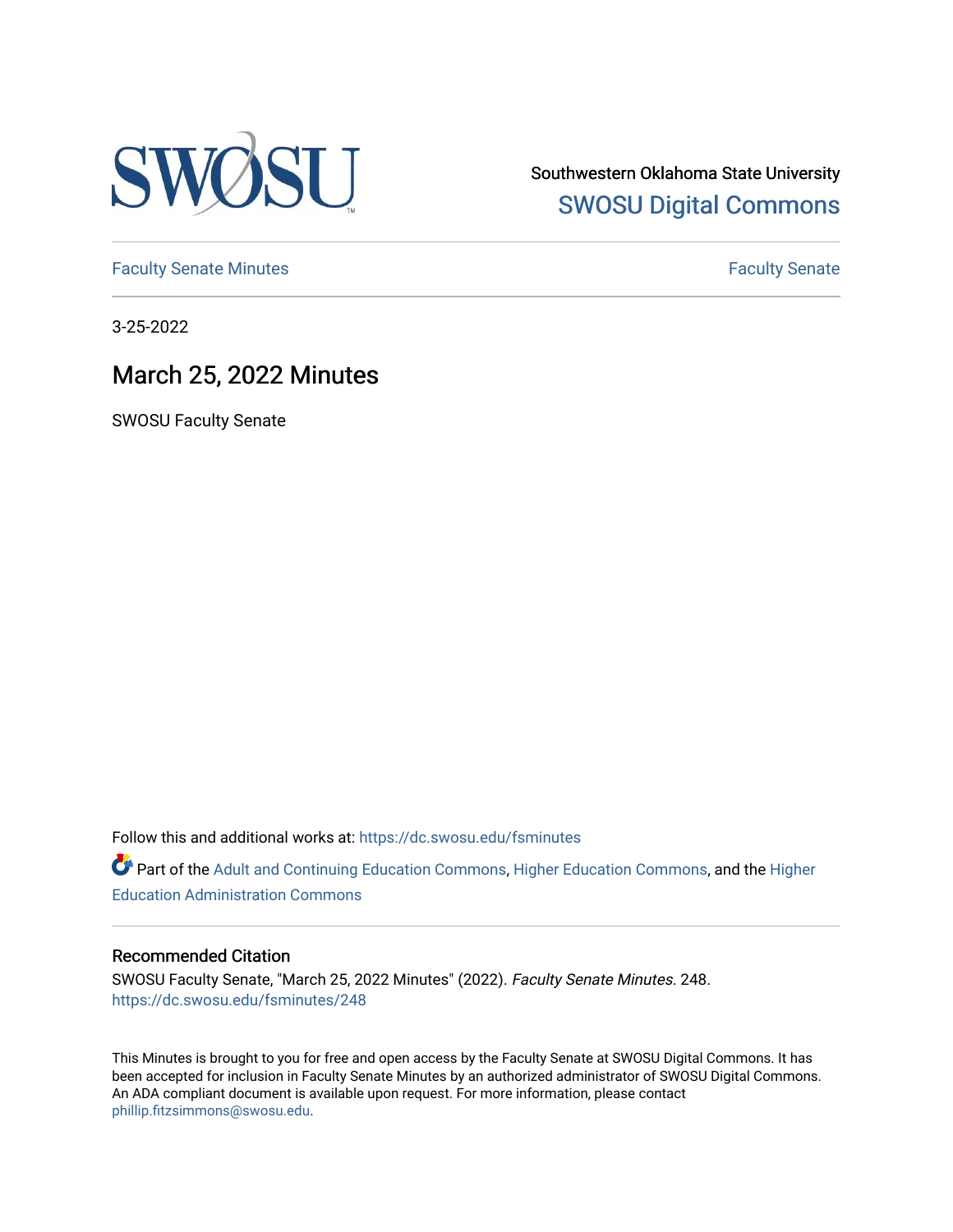# SWOSU Faculty Senate Minutes

Friday, March 25, 2022, 2:30 p.m. in STF 110 Join Zoom Meeting <https://zoom.us/j/99944183103> Approved Minutes

I. **Call to Order:** Faculty Senate President Amanda Evert called the March 2022 meeting of Faculty Senate to order at 2:32 via Zoom.

**Establishment of a Quorum:** Jimena Aracena, Landry Brewer, Natasha Tinsley, Tugba Sevin, Melanie Claborn, Hardeep Saluja, Teri Stubbs, Jeremy Johnson, Muatasem Ubeidat, Brett Chase, Alex Lee, Eric Pritchard, Glenna Davis, Angela Gore, Sharon Lawrence, Sherri Brogdon, Stephen Burgess, Jieun Chang, Trevor Ellis, Amanda Evert, Phillip Fitzsimmons, Swarup Ghosh, Jon Henrikson, Daniel Kavish, Scott Long, Shelly Martison, Vanesa Nix, Dana Oliver, Kathy O'Neal, Karen Sweeny

- II. **Certification of Substitutes:** Todd Parker for Jessica Salmans, Natasha Tinsley for Nolan Meditz, Teri Stubbs for Dana Loyd
- **III. Presentation of Visitors:** None
- **IV. Approval of Minutes:** February 2022
- **V. Announcements**
	- 1. Executive Council & Administrative Council Meeting on March 21
		- o Legislators are considering funding to support the Hodge Pharmacy & Rural Health Center. Originally 8 schools submitted proposals. Currently it appears that SWOSU is one of two being considered for funding.
		- o Administrations is actively working on building partnerships with Aerospace groups including Tinker Air Force Base, Boeing, and FFA to provide more opportunities for government and corporate funding at SWOSU.
		- o Aerospace is the second largest industry in the state and there are 287 Aerospace companies based in the OKC metro area.
		- o On March 11 SWOSU hosted 3 big events.
			- **DIFILM**: OSHRE's new Chancellor Garrett spoke during a legislative tour
			- Congressman Frank Lucas presented \$1 million USDA Telemedicine grant for Rural Oklahoma
			- General Thomas P. Stafford Archives dedication was a success
		- o VP Student Services on-campus interviews have been announced
	- 2. Faculty Senate Executive officers meeting with Dr. Kendall on March 22 at 2:30 p.m.
		- ∋ Hodge Center
			- o SWOSU appears to be a front runner in being funded from Legislative support.
			- o Possibly \$10 million dollars given over the next 3-years.
		- ∋ Review Utilization and Allocation Taskforce for the Sayre campus has a final report due next week.
		- ∋ StraighterLine.com (\$99 monthly subscription) courses will no longer be accepted at SWOSU because it is not American Council of Education approved any more.
			- o All spring 2022 ceremonies will be in PCEC
			- o There will be a Fall 2022 graduation ceremony
		- ∋ Current College of Professional and Graduate Studies is expected to be divided into 3 separate colleges. Official Announcement will be in early April.
			- o College of Behavioral Sciences and Education
			- o College of Nursing and Allied Health Sciences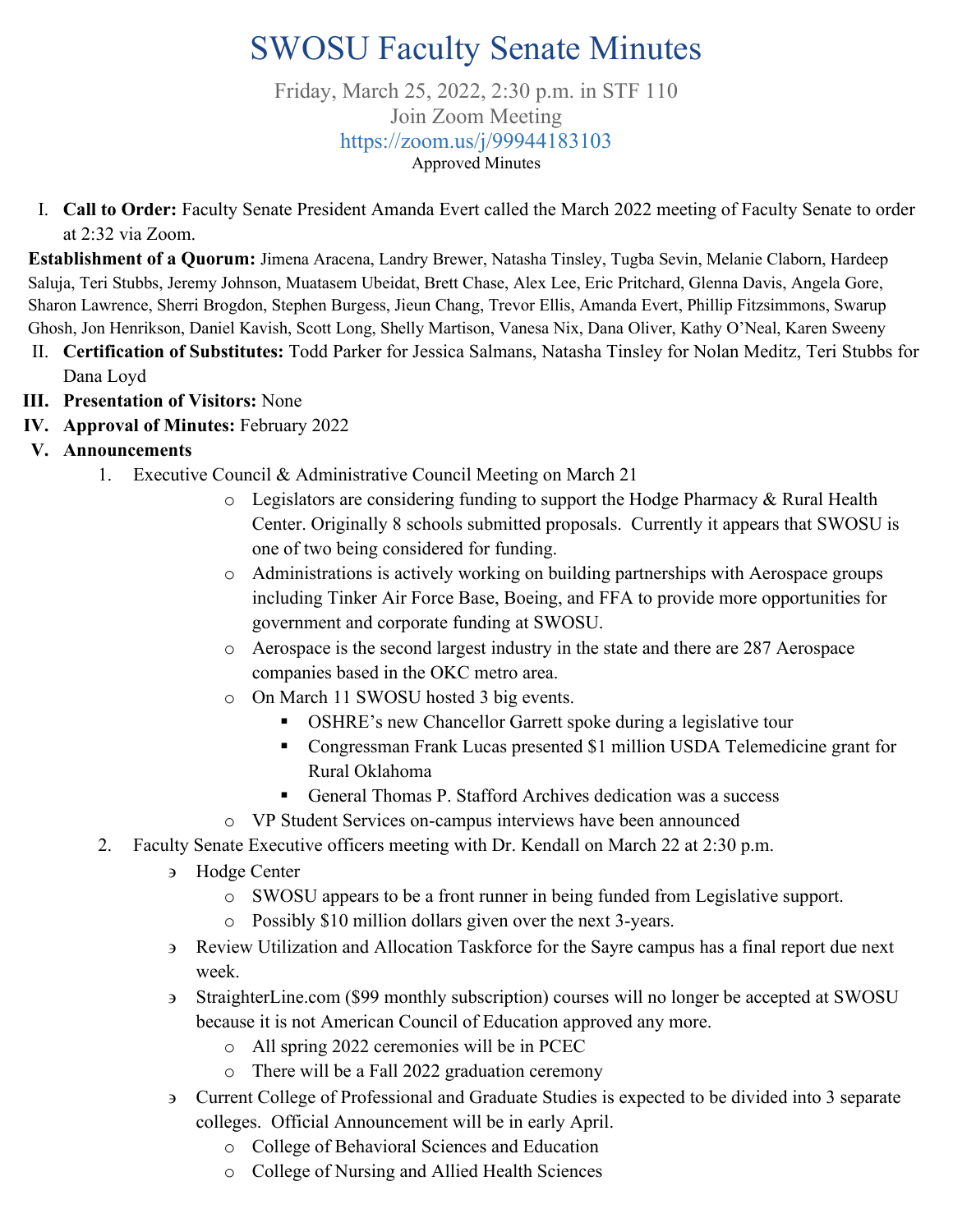- o College of Business and Technology
- 3. Gardner Institute Project Updates (Quality Incentive for Higher Learning Commission)
	- ∋ Curriculum Mapping activity piloted in Communications and Arts as well as Engineering Technology Departments
	- ∋ Academic Advising Survey Kickoff Meeting on March 23rd
		- o Cindi Albrightson
			- Advisor Selection and Development
			- Technology Enabled Advising
		- o Lisa Boyles
			- **IMPROVEMENT** Improvement and the Scholarship of Advising
			- Student Purpose and Pathway
		- o Tom McNamara
			- **Learning**
			- Commitment
			- **•** Organization
		- o Denise Landrum-Geyer
			- Equity, Inclusion, and Diversity
			- Collaboration and Communication
- 4. Cyber Security Threat Committee Meeting on March 25 at 9 a.m.
	- o Primarily discussed planning for what would happen at an administrative level.
	- o Discussed forming multiple committees chaired by Vice President Brenda Burgess.
- 5. E-mail message from Director of CETL Lisa Friesen about steps that should be considered in case of a Cyber Threat.
	- Go into each of your Canvas classes for this semester and (1) export of copy of your gradebook to the hard drive on your computer. It will be in an Excel file and will show all student grades/assignments as of that point in time, and (2) export a copy of your course in Canvas. To do so, go into the Canvas course, go to settings, and choose to export course content. Once complete, it will show up as an icss file that you will save on the hard drive on your computer. This will NOT remove the course from Canvas – you can continue to operate as usual in Canvas after this export.
	- Also try to download all student assignments and keep a copy of those.
	- Consider doing the foregoing at least once a week. Consider put a recurring event on your calendar to do so, like every Friday morning.
	- If you have your data saved on OneDrive, you may want to download it to your hard drive as well.
	- Make sure you have the hard drive on your computer backed up. Back them up to an external hard drive.
	- Since this takes a while each time, maybe plan on doing this every Friday afternoon/evening.
	- If there are files that you cannot live without, that are vital to you teaching class, etc., please save those on a thumb drive as well.
	- CETL is available to help.
- 6. President Lovell's Inauguration Ceremony is April  $29<sup>th</sup>$
- 7. Textbook Adoptions need turned in ASAP

# **VI. Secretary/Treasurer Stephen Burgess**

- 1. Please check the minutes carefully from each meeting to be assured you were not missed.
- 2. Treasurer's Report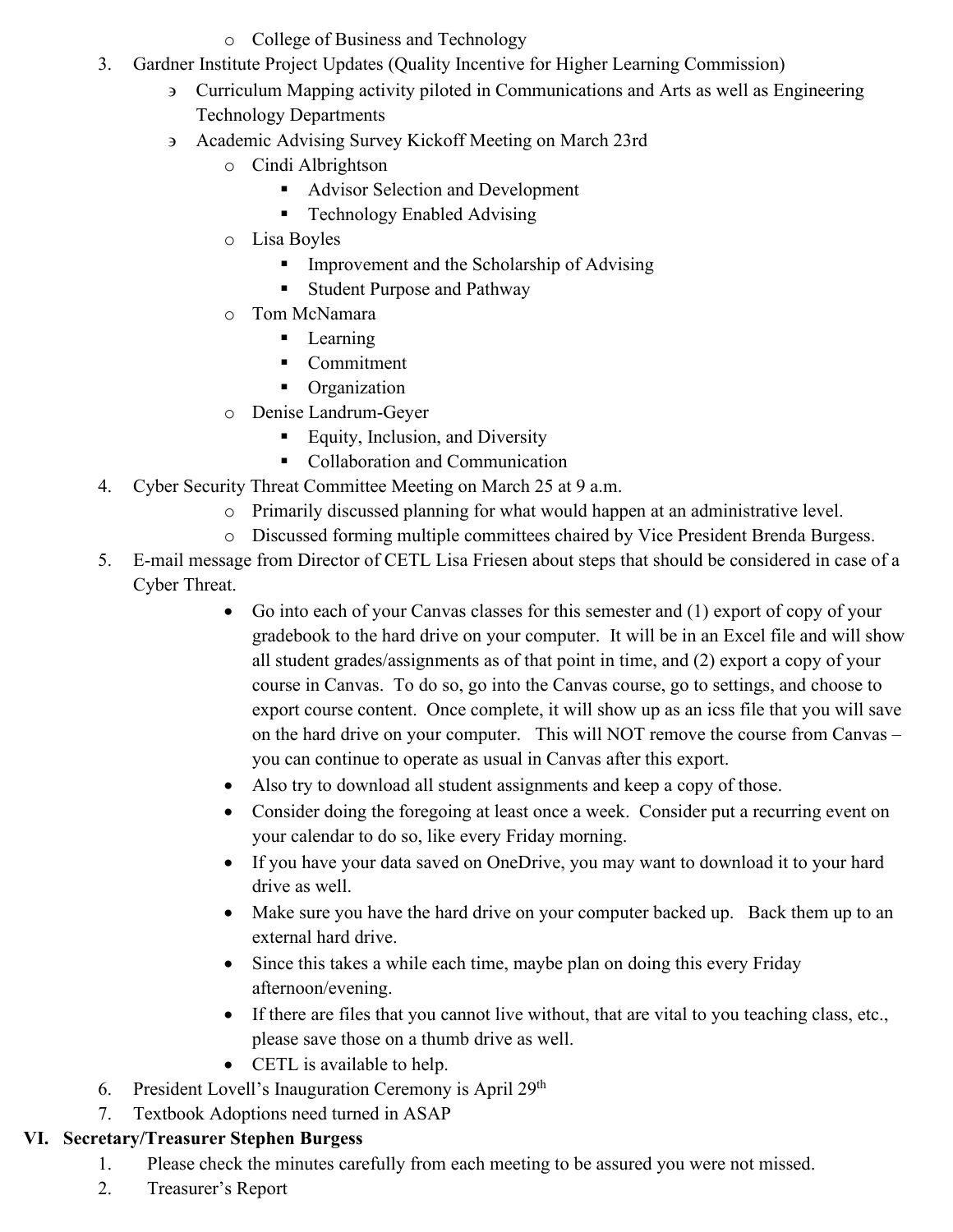- a) BancFirst
	- (1) Balance: \$2,109.38
	- (2) Withdrawal: \$131.91
	- (3) Deposit:
	- (4) Current Balance: \$1,977.47
- b) University Account
	- (1) September Balance: \$105.01
	- (2) Current Balance: \$105.01
- President-Elect Holly McKee: No report
- Past President Karen Sweeney: No report
- Faculty Athletic Representative Bo Pagliasotti: Basketball teams (Women and Men) went to NCAA 64
- Student Government Representative: No report
- Library Representative Phillip Fitzsimmons: Opening of Stafford Archives was well attended

### **VII. Reports from Standing and Ad Hoc Committees:**

#### Nominations Committee report

List of committee position openings for Fall22/Spring23 presented. Please share with faculty.

### **VIII. Unfinished Business:**

- IX. **New Business:** 
	- Need volunteers for Faculty Senate Officer Positions
		- **President**
		- **President-Elect**
		- Secretary/Treasurer
	- Please double check the officially posted list of Faculty Senators to make sure your departments information is correct. <https://bulldog.swosu.edu/faculty-staff/faculty-senate/index.php>
	- Motion FS32822-01

Motion to avoid department duplication on the FUPTRC Committee

Motion to amend the relevant portion of the Faculty Handbook to avoid duplication of department representatives on the FUPTRC, as recommended below.

Rationale: From: The Faculty University Promotion and Tenure Review Committee (FUPTRC) portion ofthe Faculty Handbook (pp. 96-97) – The members shall be selected in the following manner: The Senate Executive Committee (with assistance, if needed) will compile a list of faculty eligible (by college) for SWOSU Promotion/Tenure Review Committee by the August Senate meeting. The Faculty Senators of each college will meet following the September Senate

meeting and select from among the list of eligible and willing faculty who meet the minimum requirements of tenure, rank of associate professor, and seven years of experience at SWOSU and may not be a departmental chair during the current academic year. The Faculty Senate President (or designee) will forward the names to the Provost by the end of the first full week of October. The names may not include any faculty members applying for promotion and/or tenure.

### Proposed Change:

The members shall be selected in the following manner:

The Senate Executive Committee (with assistance, if needed) will compile a list of faculty eligible (by college) for SWOSU Promotion/Tenure Review Committee by the August Senate meeting. The Faculty Senators of each college will meet following the September Senate meeting and select from among the list of eligible and willing faculty who meet the minimum requirements of tenure, rank of associate professor, and seven years of experience at SWOSU